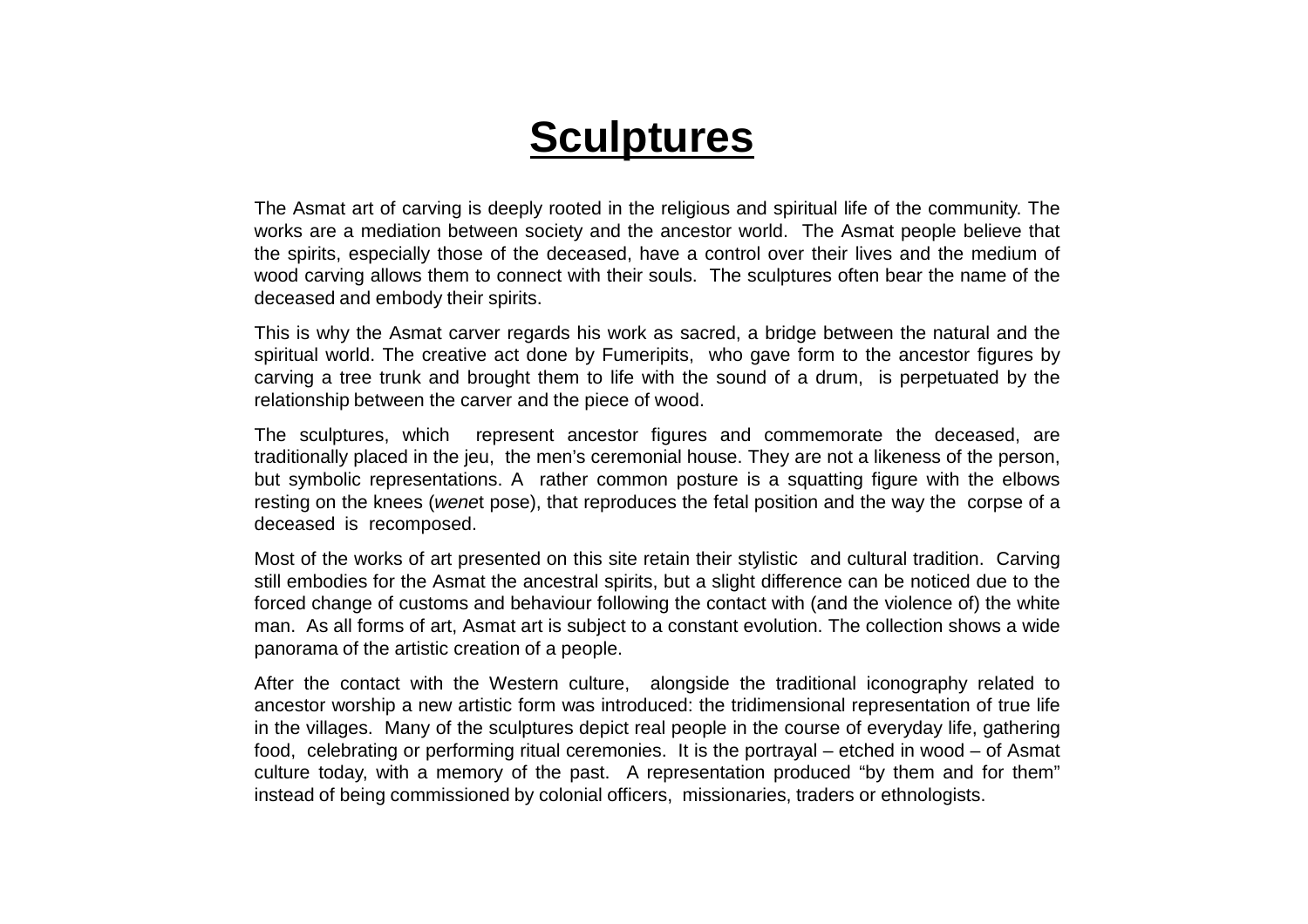

La scultura rappresenta una figura femminile che indossa il costume utilizzato nella festa delle maschere degli spiriti (yipai), per ristabilire la pace e l'equilibrio nel villaggio. Il costume è dipinto con strisce incrociate rosse e bianche. Sono evidenziati i segni di scarificazioni sul viso.

 Il costume degli spiriti è una raffigurazione piuttosto inconsueta.

44 x 16 cm; legno bruno semiduro, caolino, argilla rossaCod.0028-173

# **Sculpture**

The sculpture represents a female figure wearing a spirits costume during the *yipai* ritual, to restore peace and equilibrium to the village. The costume is coloured in red and white crossed lines. The figure is decorated with white scarifications.

 It is an a rather unusual rendition of the spirit costume.

44 x 16 cm; hardwood, kaolin and red clayCod.0028-173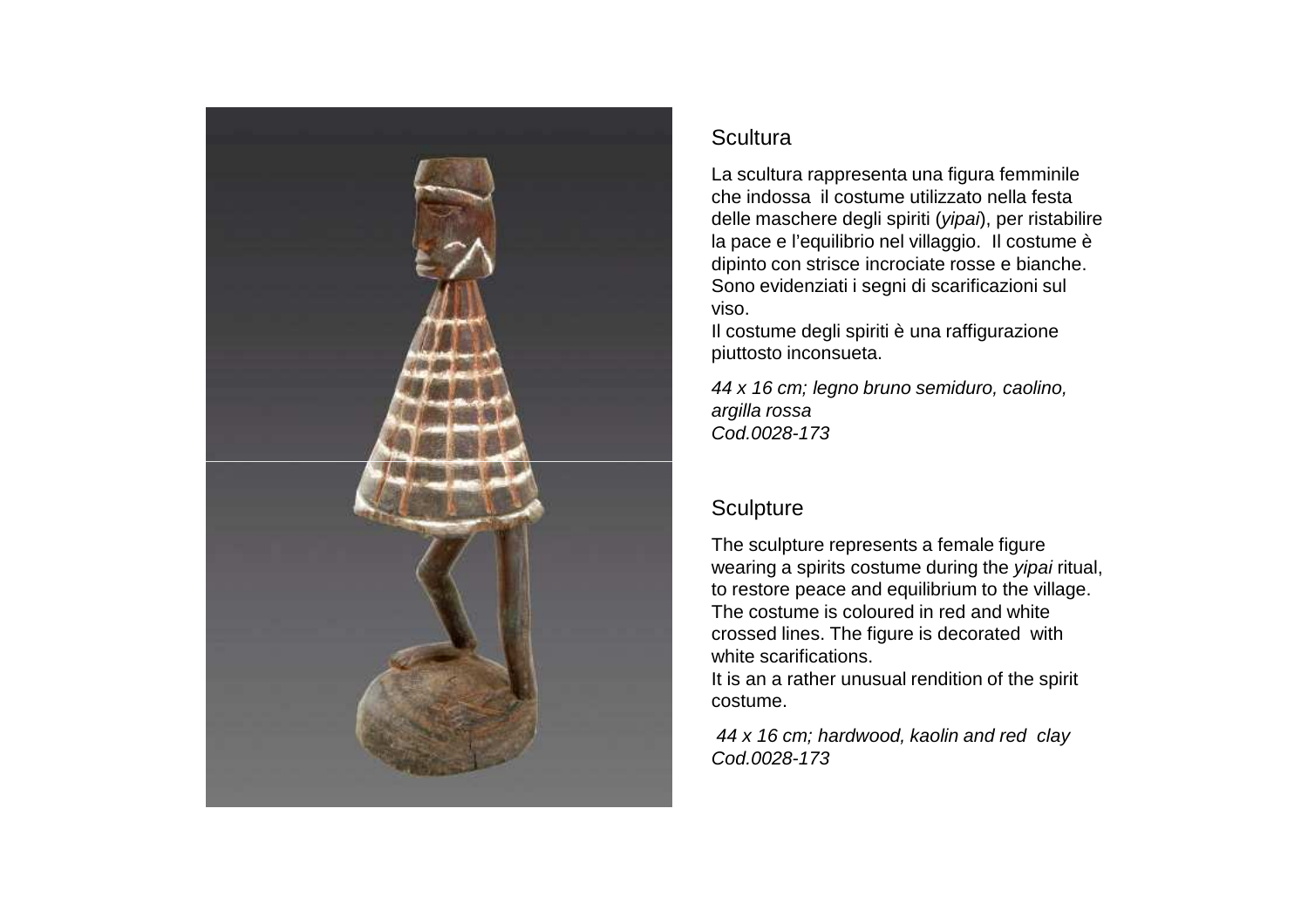

Scultura che rappresenta la figura maschile e femminile, con la raffigurazione di una testa alla base, trofeo di guerra oppure spirito protettivo di un antenato. L'uomo porta una lancia e uno scudo decorato con il simbolo del bipane, gli anelli da naso in conchiglia che sono segno di forza e coraggio. Entrambe le figure hanno scarificazioni delineate in bianco e rosso.

70 x 23 cm; legno bruno semiduro, caolino, argilla rossa e polvere di carboneCod.0033-175

# **Sculpture**

A male and female figure facing one another. A skull is placed at the base to represent either a trophy or the protective spirit of an ancestor. The man holds a spear and a shield decorated with the design of the bipane, the traditional nose decoration symbolizing power and strength. The figures have white body scarifications.

70 x 23 cm; hardwood, kaolin, red clay and sootCod.0033-175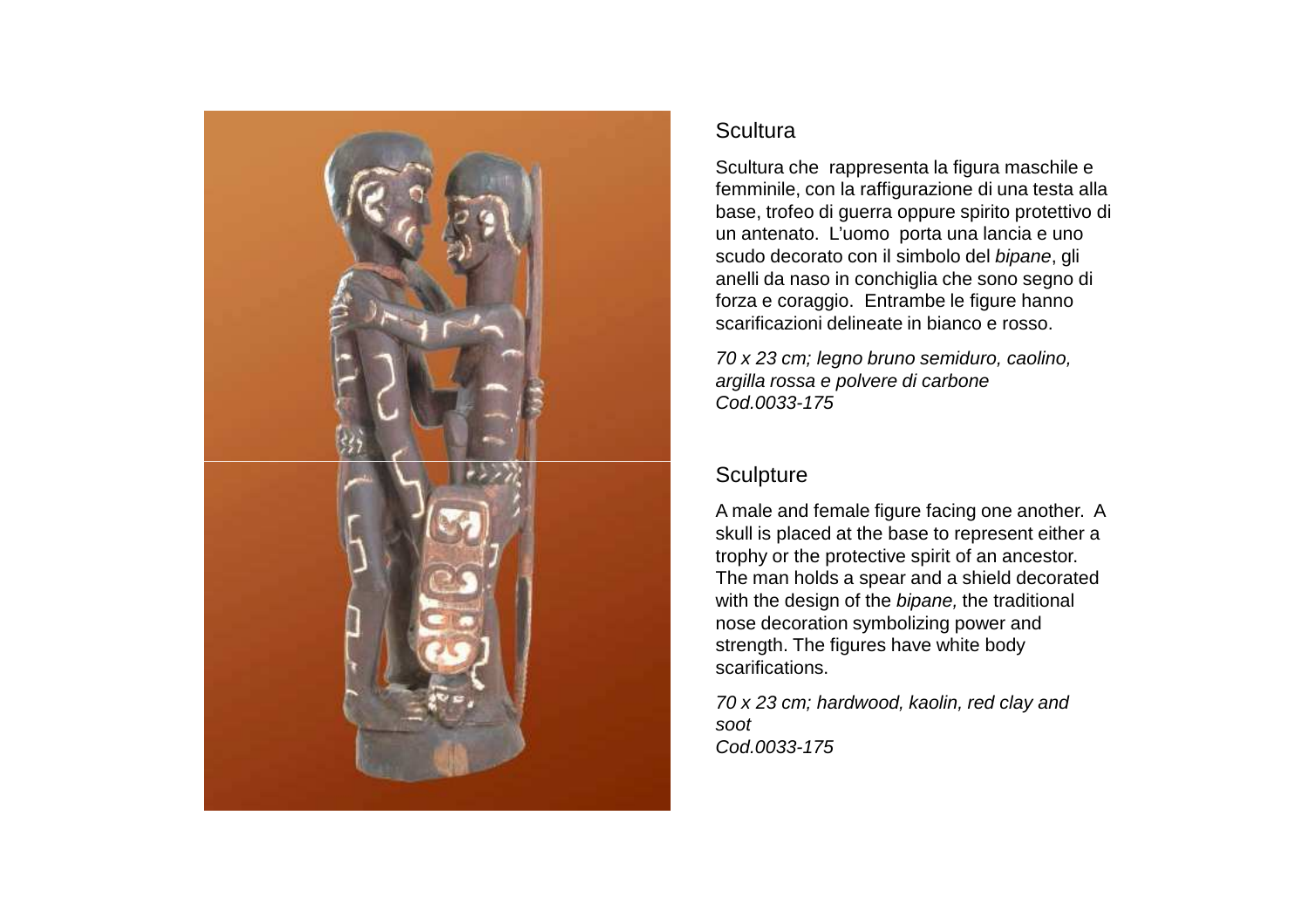

Scena della composizione di un morto.

Scultura scarna ed essenziale, con tracce di scarificazioni in bianco sulla figura seduta.

58 x 15 cm; legno massiccio, caolino, patina scura e olio di palma Cod.0047-181

# **Sculpture**

Preparation of a corpse.

A stark and severe sculpture. The only colouring is white kaolin applied on the body scarifications of the attendant.

58 x 15 cm; hardwood, kaolin, black patina and palm oilCod.0047-181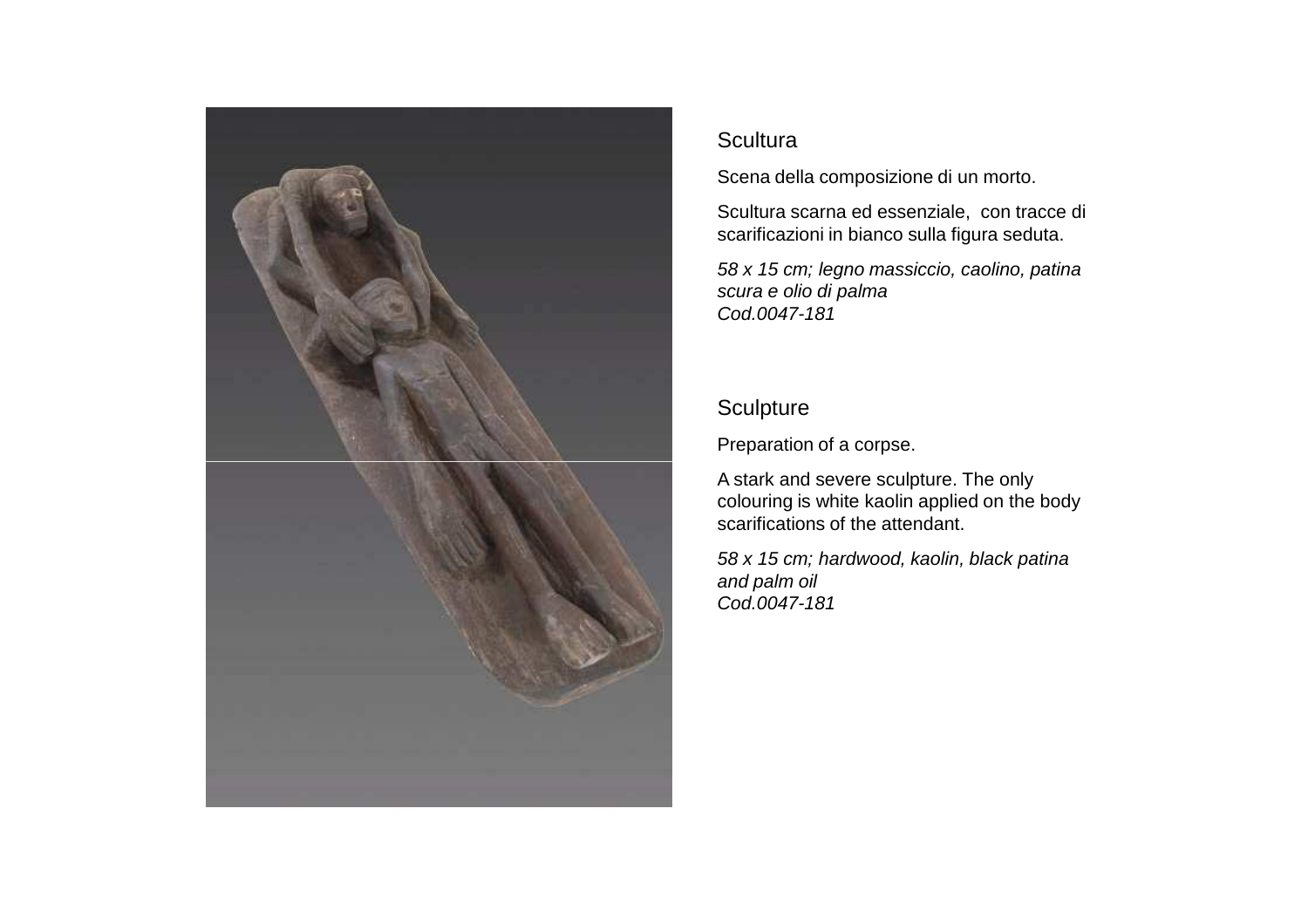

Tre figure maschili lottano per liberare la canoa da un serpente. Le squame sono sottolineate da una fitta punteggiatura di caolino e i rematori, con scarificazioni lungo il corpo, portano bracciali e cavigliere di rattan intrecciato.

61 x 27 cm; legno ferro, tracce di caolino, patina scura, olio di palma, fibra di rattanCod.0057-186

# **Sculpture**

Three human figures in a canoe struggling against a snake. The scales are highlighted by kaolin dots and the oarsmen have white body scarifications and woven rattan arm and ankle bands.

61 x 27 cm; ironwood, kaolin, brown patina, palm oil, rattanCod.0057-186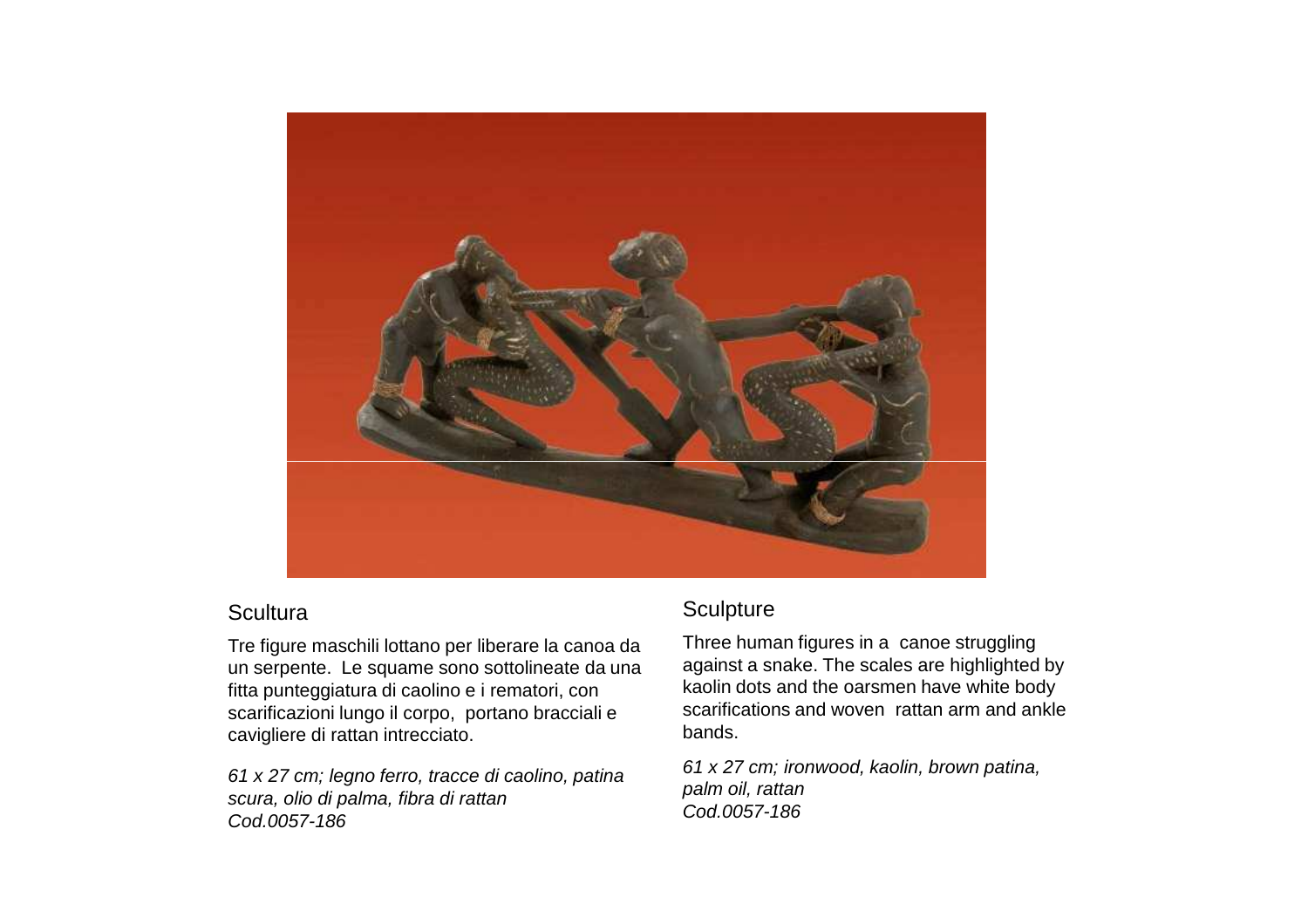

Figure di donna e uomo che si fronteggiano, appoggiati a lunghi bastoni. La donna indossa un breve indumento che copre gli organi genitali, dipinto di rosso ocra, ed entrambi sono decorati con scarificazioni evidenziate in bianco.

55 x 36 cm; legno ferro, caolino e argilla rossa, patina scura e olio di palmaCod.0078-193

## **Sculpture**

A male and female figure facing one another, with walking sticks. The female wears a traditional-type sago leaf genital covering pulled between the legs and tucked at the back, coloured in bright red. Both figures have white body scarifications.

55 x 36 cm; ironwood, kaolin, red clay , brown patina and palm oilCod.0078-193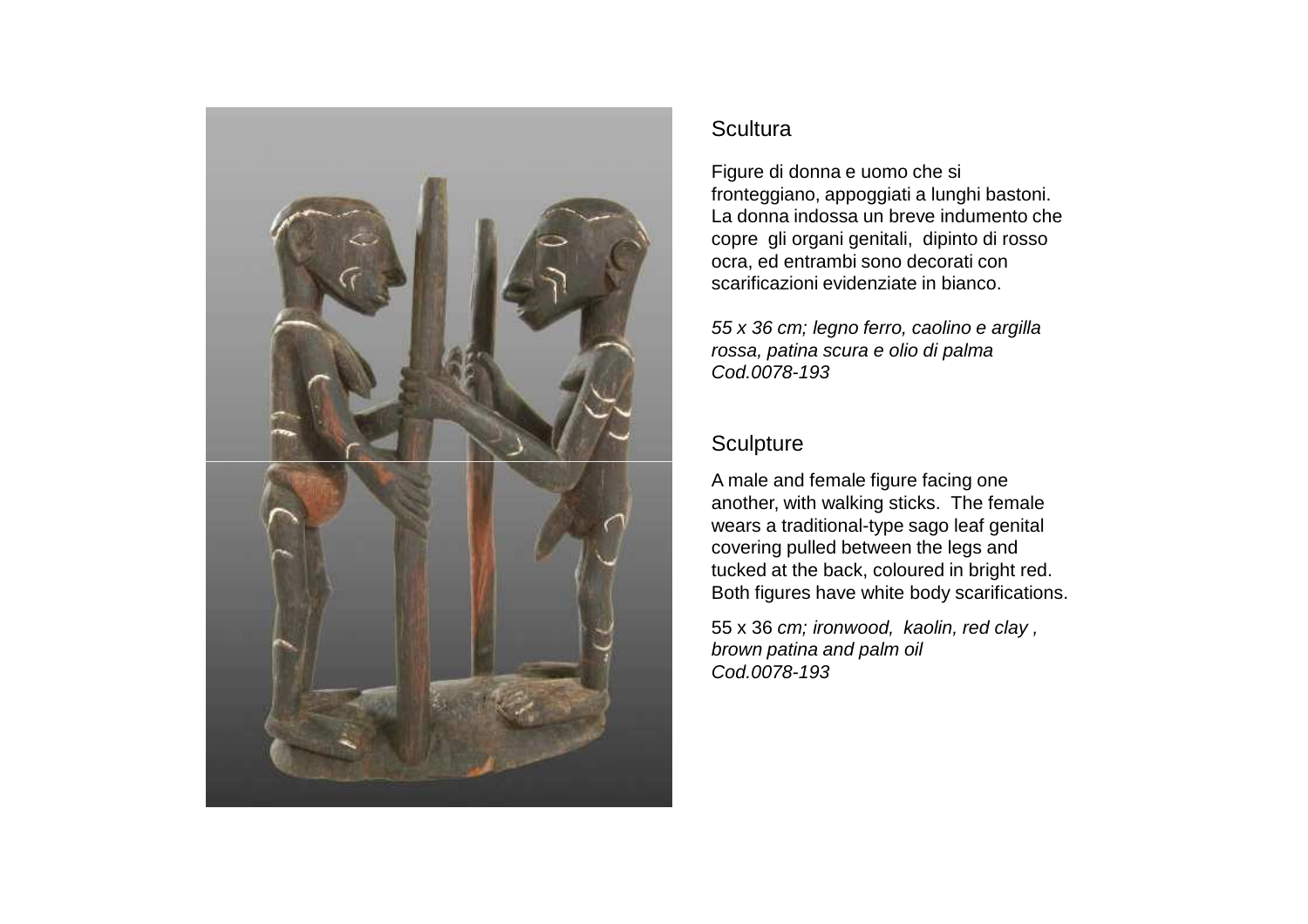

Due teste umane su corpi stilizzati che ricordano i rami e le radici dell'albero del banyan. L'intera scultura è ricoperta da uno strato di caolino, sul quale sono evidenziati con l'ocra i tratti del viso e le volute dei corpi.

1,65 x 30,5 cm; legno di mangrovia, caolino e argilla rossa Villaggio di Per, fiume ManiCod.0143-71

# **Sculpture**

Two human heads with stylized bodies resembling the branches and roots of the banyan tree. The entire sculpture is coated white with bold ocher strokes outlining the facial features and body curves.

1,65 x 30,5 cm; softwood, kaolin and red clayVillage of Per, Mani RiverCod.0143-71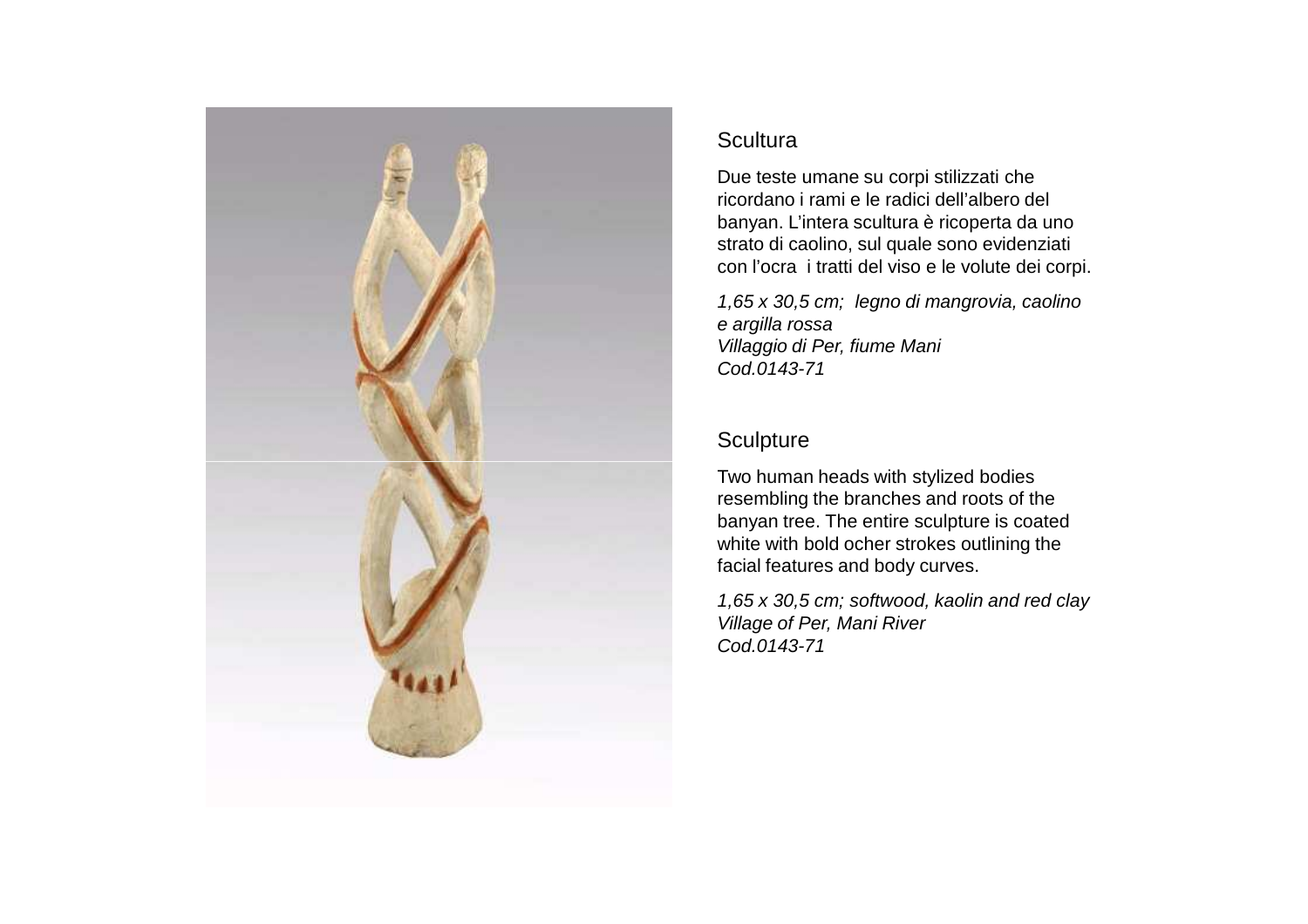

Figura maschile che tiene tra le mani come trofeo la testa del nemico, appoggiata sul becco di un bucero. La colorazione di base è caolino, i tratti del viso, le scarificazioni e gli ornamenti del corpo sono tratteggiati con l'ocra.

60 x 18 cm; legno di mangrovia, caolino, carbone e argilla rossaCod.0163-76 GA

# **Sculpture**

A male figure holds a trophy head, placed on top of a hornbill. The man wears a waistband with tassels and leg bands. The entire sculpture is coated white and retains traces of red and black.

60 x 18 cm; softwood, kaolin, red clay and sootCod.0163-76 GA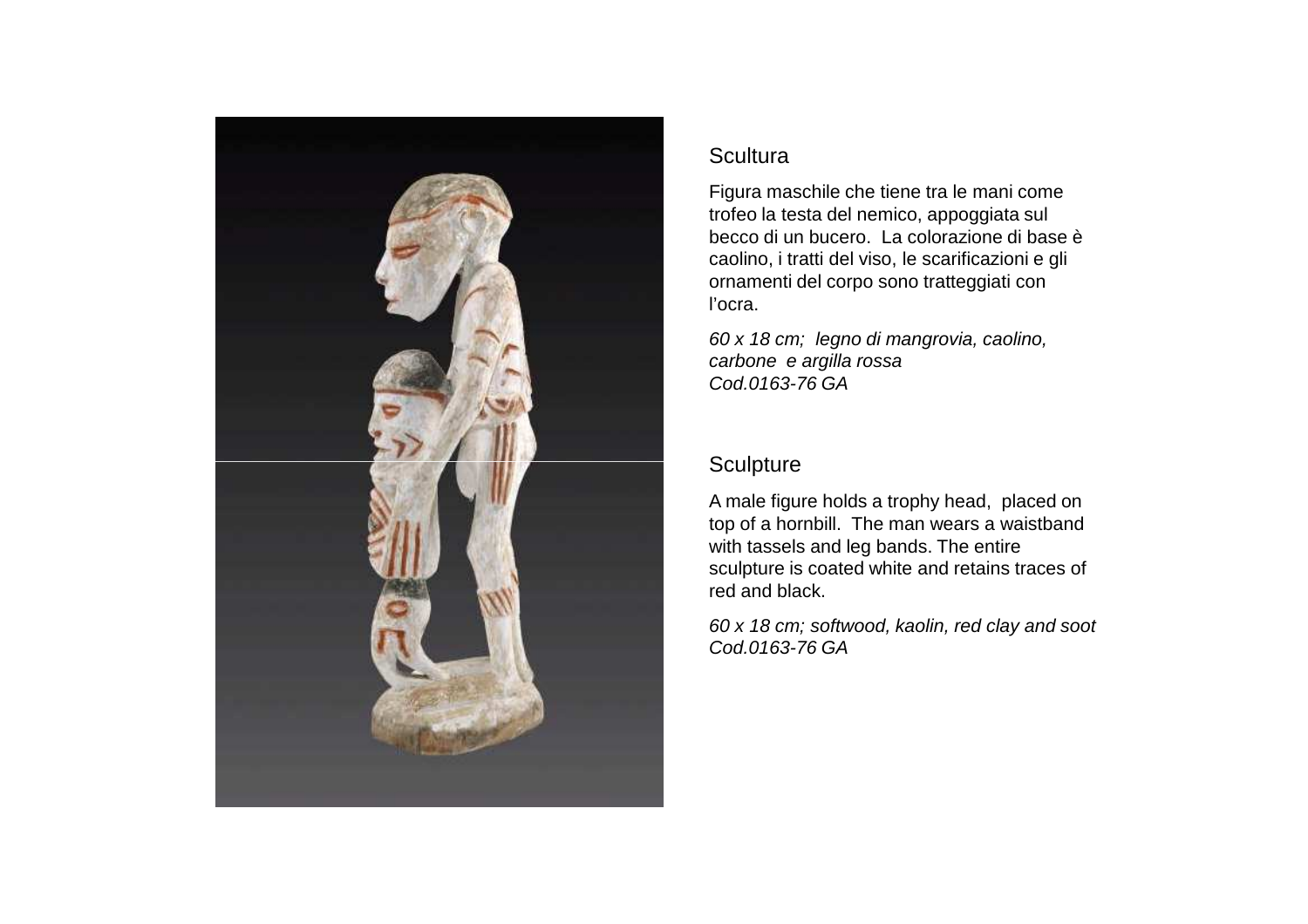

Pannello traforato e inciso finemente, sul quale sono scolpiti inusualmente in forma tridimensionale due figure di coccodrilli, con grande testa e fauci aperte.

102 x 30 cm; legno ferro, patina ottenuta con grasso animaleCod.0171-215

#### **Sculpture**

It is the unusual combination of a panel with a partial openwork and fine etchings over which two tridimensional stalking crocodiles are carved.

102 x 30 cm; ironwood, brown patina, animal greaseCod.0171-215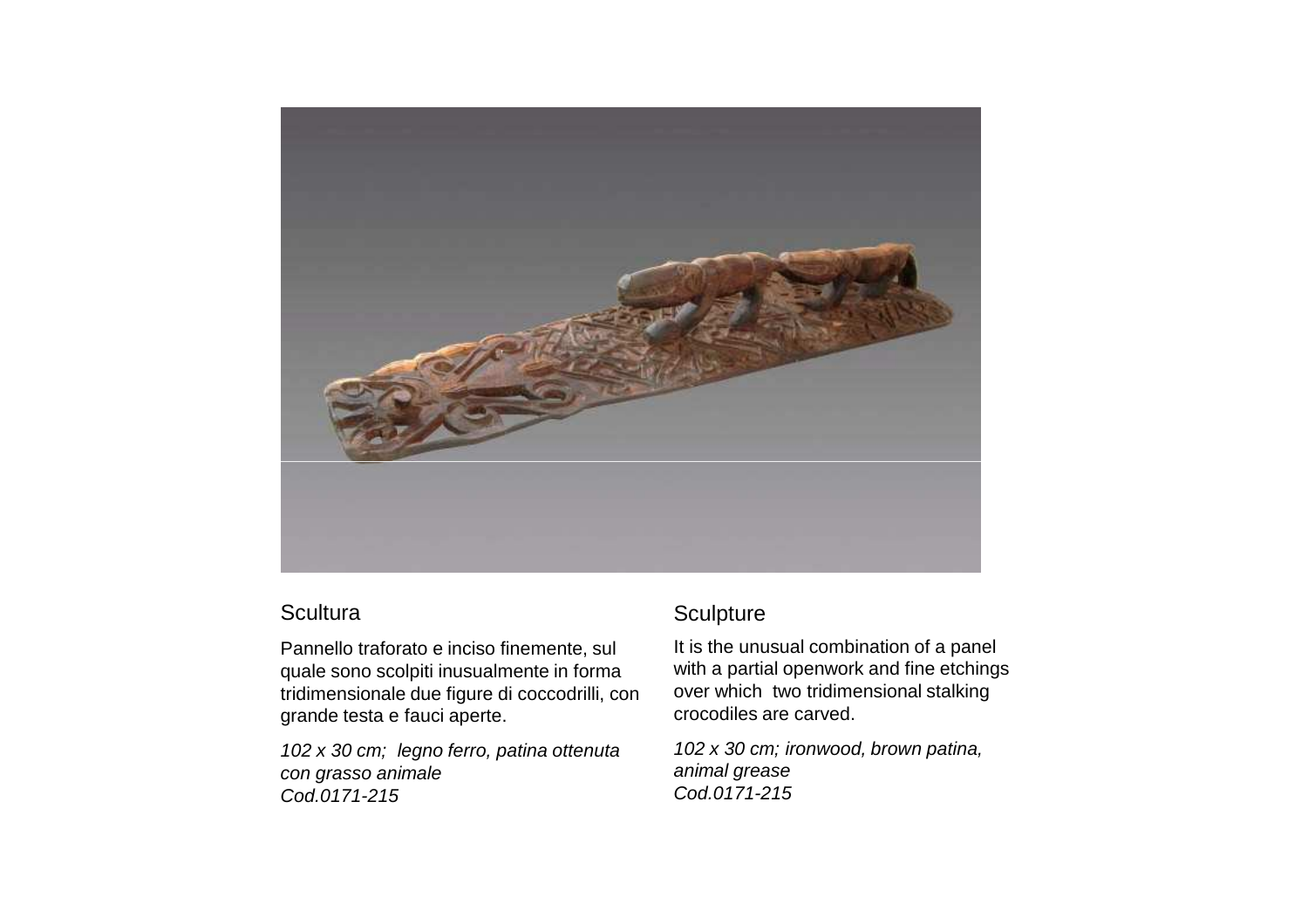

Due figure maschili sovrapposte; le incisione sul volto, le mani e le decorazioni del corpo sono evidenziate con il colore rosso. Rimangono tracce della colorazione bianca che ricopriva l'intera scultura.

103 x 11 cm; legno di mangrovia, caolino, carbone e argilla rossaCod.0194-88

# **Sculpture**

Two male figures, one standing on the shoulders of the other, holding small containers. The features and body scarifications are outlined in red and the entire sculpture retains traces of white.

103 x 11 cm; softwood, kaolin, soot and red clayCod.0194-88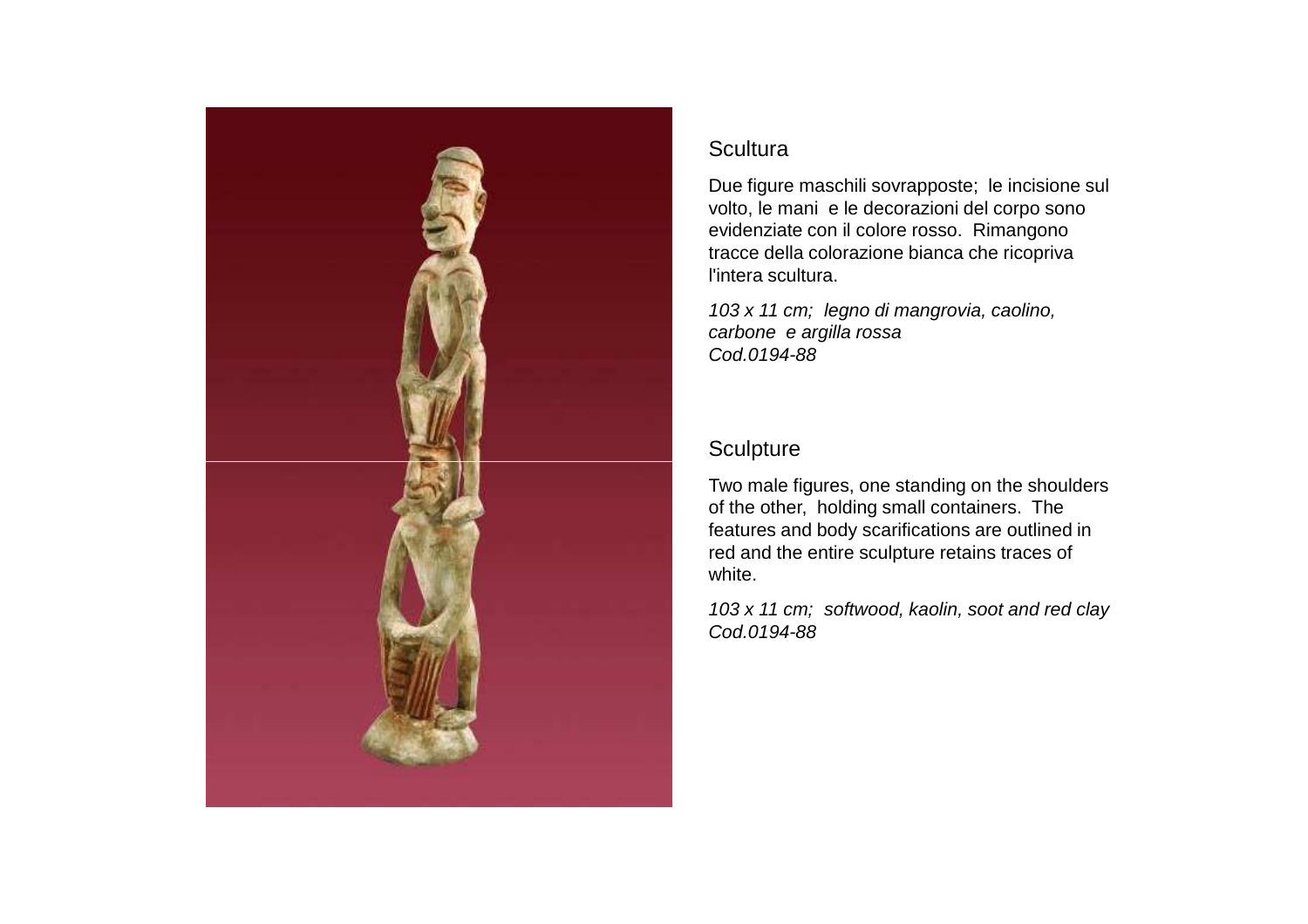

Figura maschile in piedi sopra una testa, trofeo di guerra, posta dietro a una di minori dimensioni. Probabile rappresentazione del rito di iniziazione del giovane guerriero. Il setto nasale è traforato e indossa orecchini pendenti di semi e un gonnellino di piume di casuario. Le scarificazioni sono evidenziate in bianco.

82 x 13 cm; legno ferro, caolino, piume di casuario, semi, patina scura e olio di palmaCod.0218-233

## **Sculpture**

A male figure standing on a trophy head, behind a smaller one. It is probably the rendition of the initiation rite of a young warrior. The larger figure has a pierced nose, ear pendants and wears a skirt made of cassowary feathers. The incised scarifications are accentuated in white.

82 x 13 cm; ironwood, kaolin, cassowary feathers, seeds, palm oilCod.0218-233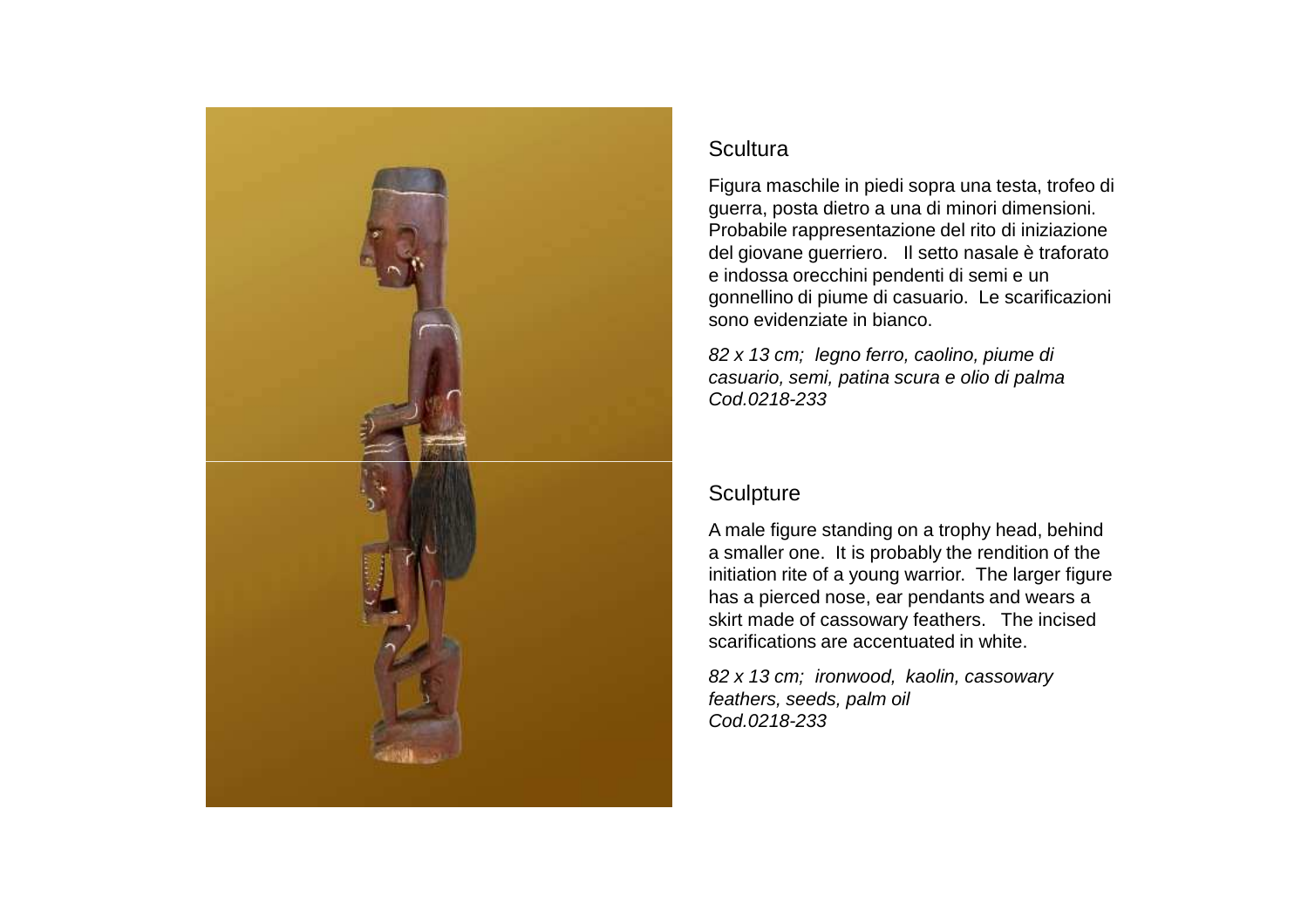

La scultura rappresenta una coppia; la figura maschile poggia sulle spalle della donna ed entrambi, con il bastone in mano, sono racchiusi in una rete di volute che ricordano i rami e le radici dell'albero del banyan. Il viso è decorato con l'ocra e le scarificazioni con il caolino.

88 x 19 cm; legno massiccio bruno-scuro, argilla rossa e caolinoCod.0222-234

# **Sculpture**

The sculpture depicts a couple, the male standing on the shoulders of the woman. Both have a walking stick and are enclosed inside a whorled cage resembling the branches and roots of a banyan tree. The body scarifications are painted white and bold ocher is used to accentuate the volutes, fingernails and eyes.

88 x 19 cm; hardwood, kaolin and red clayCod.0222-234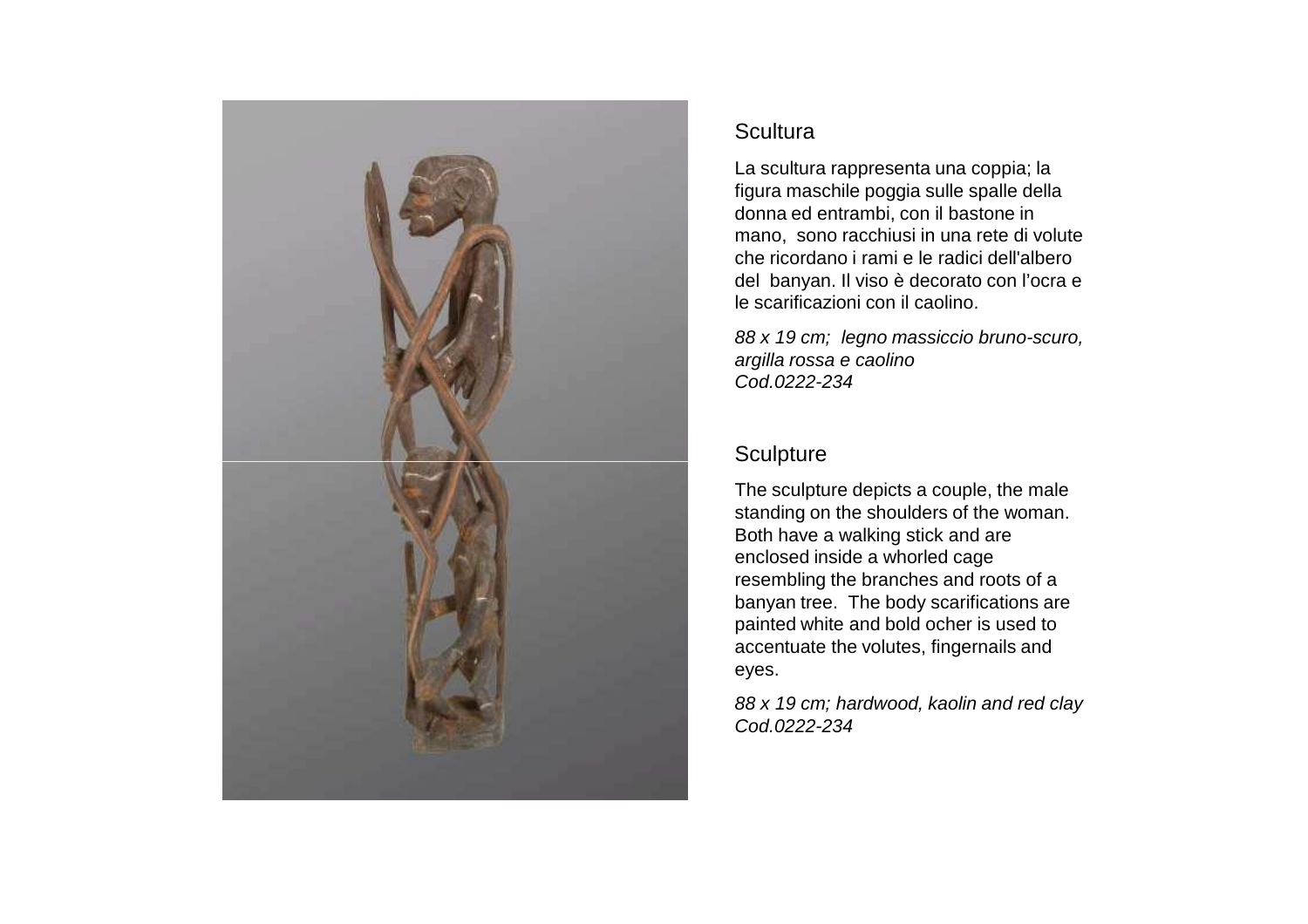

Scultura che rappresenta due uomini seduti sul fondo di una barca e portano con sé la pagaia e gli strumenti di lavoro. Reca tracce della precedente colorazione.

23 x 30 cm; legno bruno, patina scura, tracce di caolino e argillaCod.0230-237 GA

#### **Sculpture**

Two male figures sitting on the bottom of a canoe and holding working tools and a paddle. There are very few traces of colouring.

23 x 30 cm; hardwood, brown patina, traces of kaolin and clayCod.0230-237 GA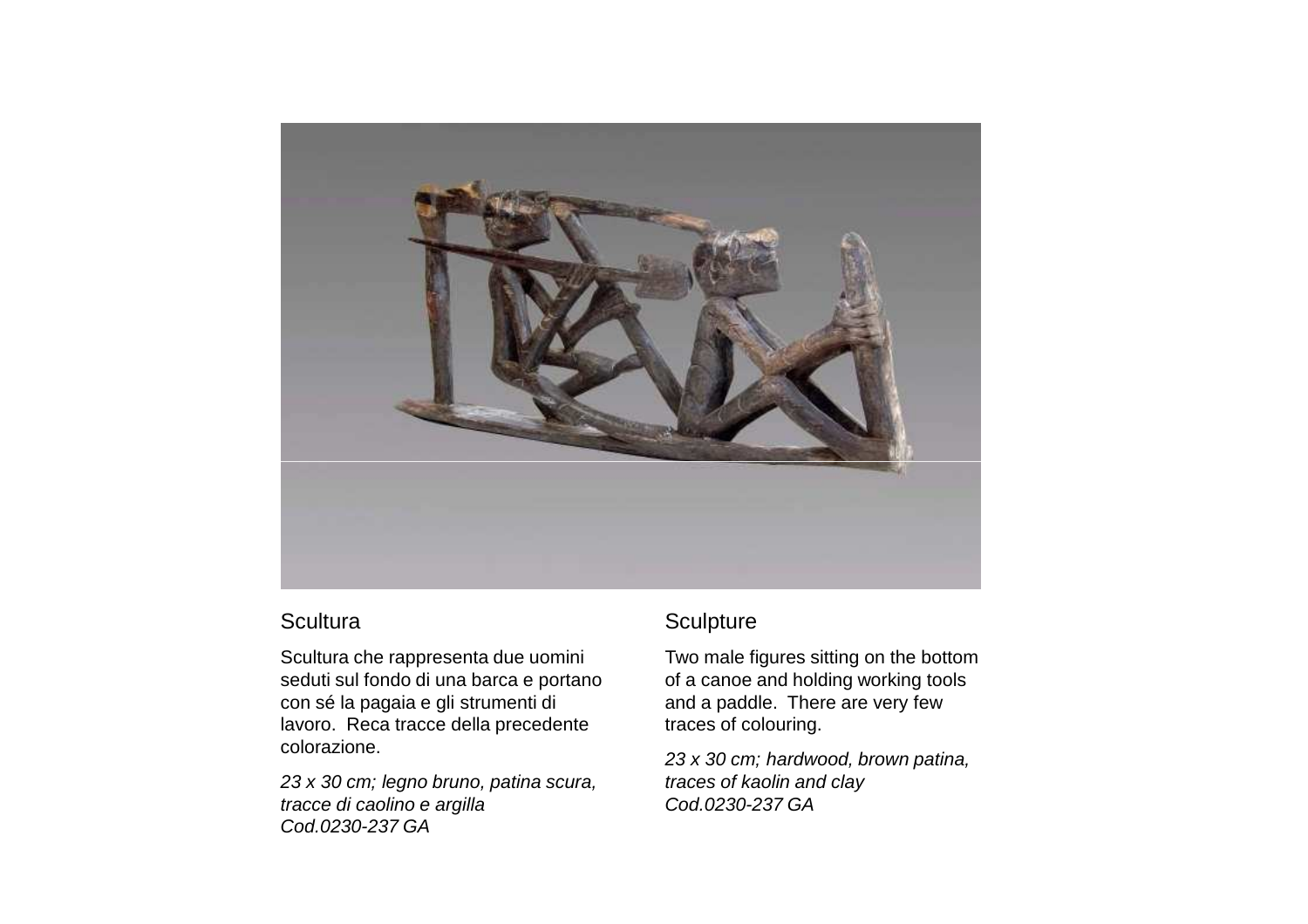

Probabilmente il frammento di una scultura più grande, questo lavoro ad intarsio è piuttosto inusuale. La scena rappresenta la celebrazione di un trofeo di guerra, con una evidente raffigurazione dell'unità del gruppo nello spirito della caccia. Le decorazioni sul corpo, fattezze del viso e unghie delle mani sono dipinte di nero ed evidenziate in bianco.

123 x 50 cm; legno rosso-bruno, carbone, tracce di caolino e argillaCod.0258-245

# **Sculpture**

This sculpture is probably part of a larger openwork carving. It represents the celebration of a trophy head and depicts the spiritual unity of the group in a headhunt. The body decorations, fingernails and features are painted in white and black.

123 x 50 cm; redwood, kaolin, soot and red clayCod.0258-245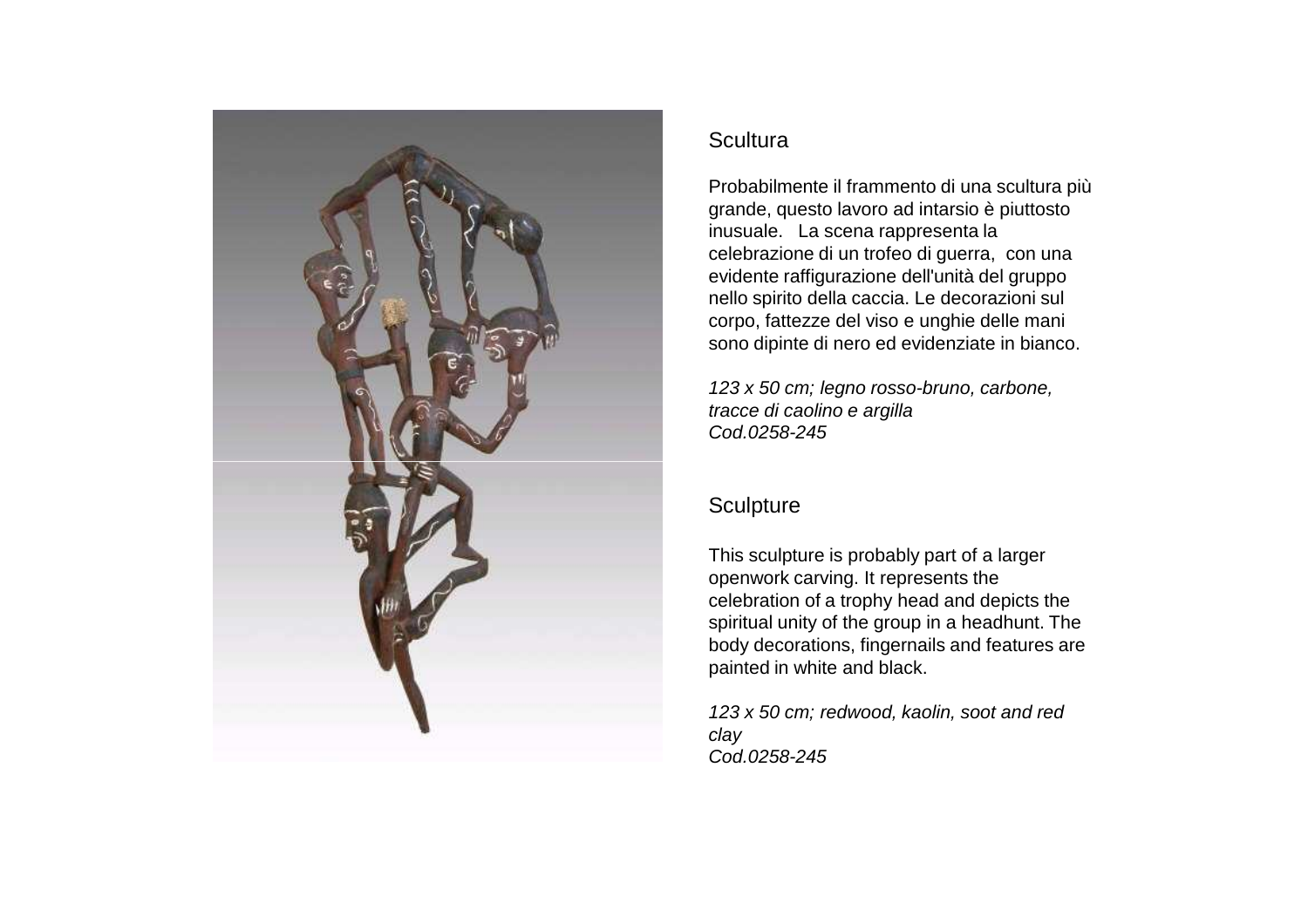

Prua di canoa; tipico lavoro ad intarsio con motivo del becco del bucero che si ripete su due fila, fino alla punta. Queste prue vengono scolpite e successivamente incorporate alla canoa. Fiocchi di rafia sono legati a intervalli regolari.

90 x 28 cm; legno di mangrovia, caolino, argilla rossa, polvere di carbone, rafiaCod.0275-11 GA

# **Carving**

A typical replacement openwork prow, with figures of hornbills. On its outer edges tassels of sago leaf are attached. The figures are white and all incised parts are filled with red and black.

90 x 28 cm; softwood, kaolin, red clay, soot and sago leafCod.0275-11 GA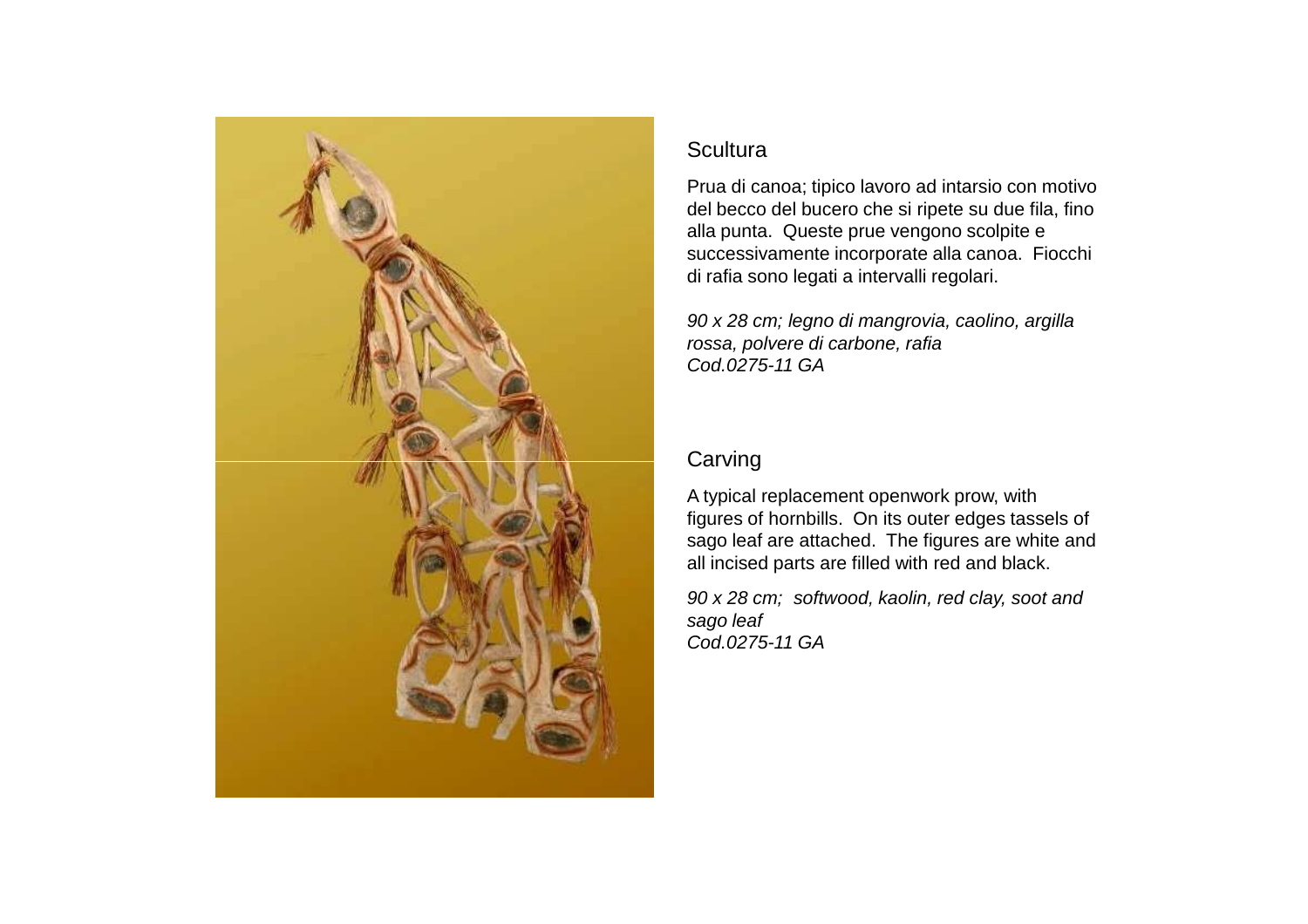

Scultura vigorosa, dove viene plasticamente rappresentata la iniziazione di un giovane guerriero. Isolato per alcuni giorni dalla comunità, è obbligato a tenere sul grembo la testa di un nemico ucciso e a convivere con essa per un lasso di tempo che può durare anche un paio di settimane.

26 x 20 cm; legno ferro, patina scura, caolinoCod.0521-123

# **Sculpture**

The sculpture represents the initiation of a young warrior, who lives isolated in a hut for some days, with the head of his enemy placed in his groin. The eyes, mouth and scarifications are filled with white.

26 x 20 cm; ironwood, black patina, kaolinCod.0521-123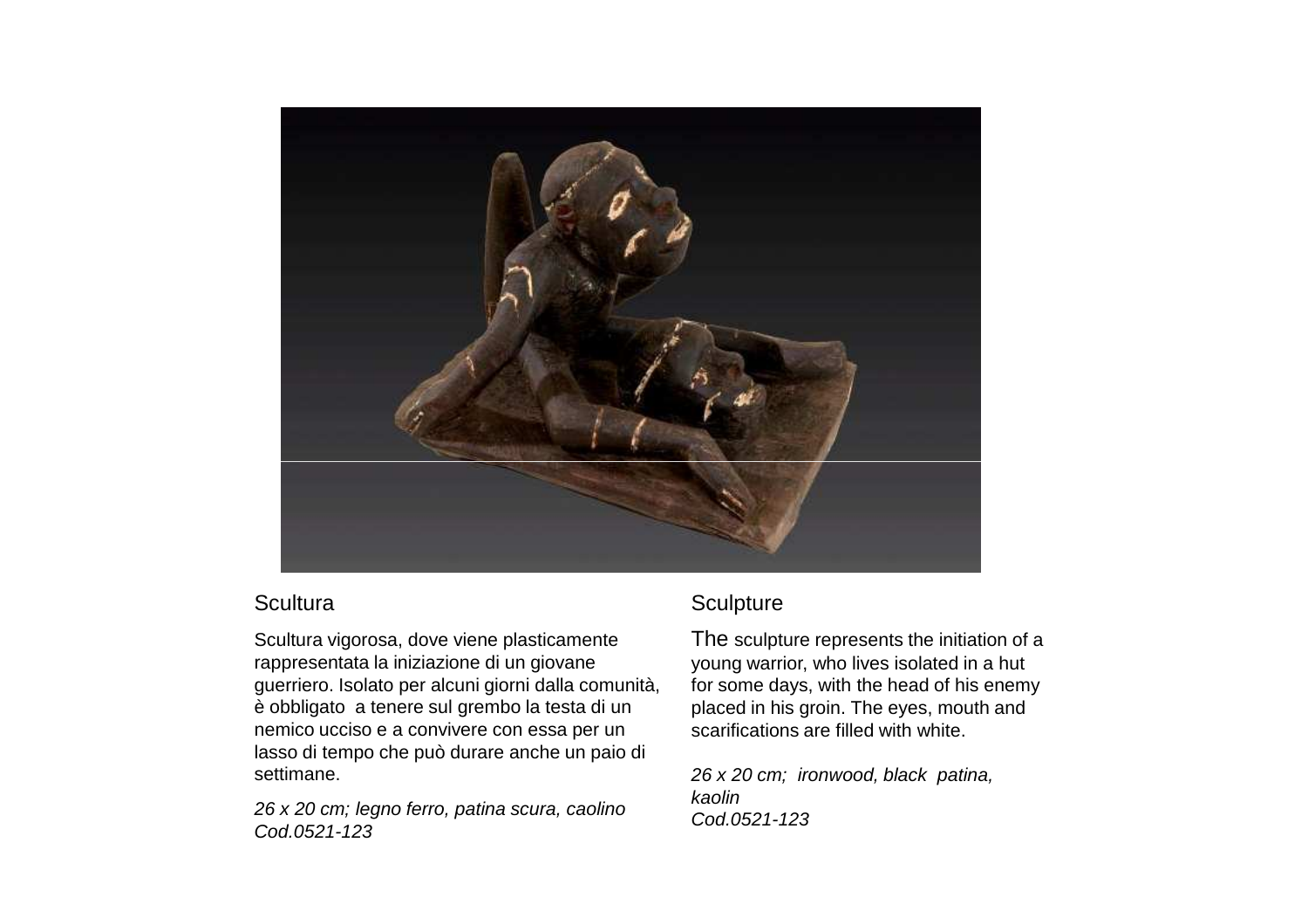

Questa scultura riproduce il palo degli antenati. Vi è rappresentata una colonna di quattro guerrieri, l'uno sulle spalle dell'altro, che tengono in mano il becco di un bucero. La figura in cima è seduta con le ginocchia unite ai gomiti, nella classica posizione wenet.

150 x 17 cm; legno ferro, patina scura, grasso animale e caolinoCod.0191-224

# **Sculpture**

The sculpture reproduces the ancestor pole: three standing human figures, the top one sitting with his knees in conjunction with his elbows (wenet pose). They hold the beak of a hornbill in their hands, while the head of a larger bird rests on top of the last figure. The beaks, the human features and body scarifications are outlined in white.

150 x 17 cm; ironwood, black patina, animal grease and kaolinCod.0191-224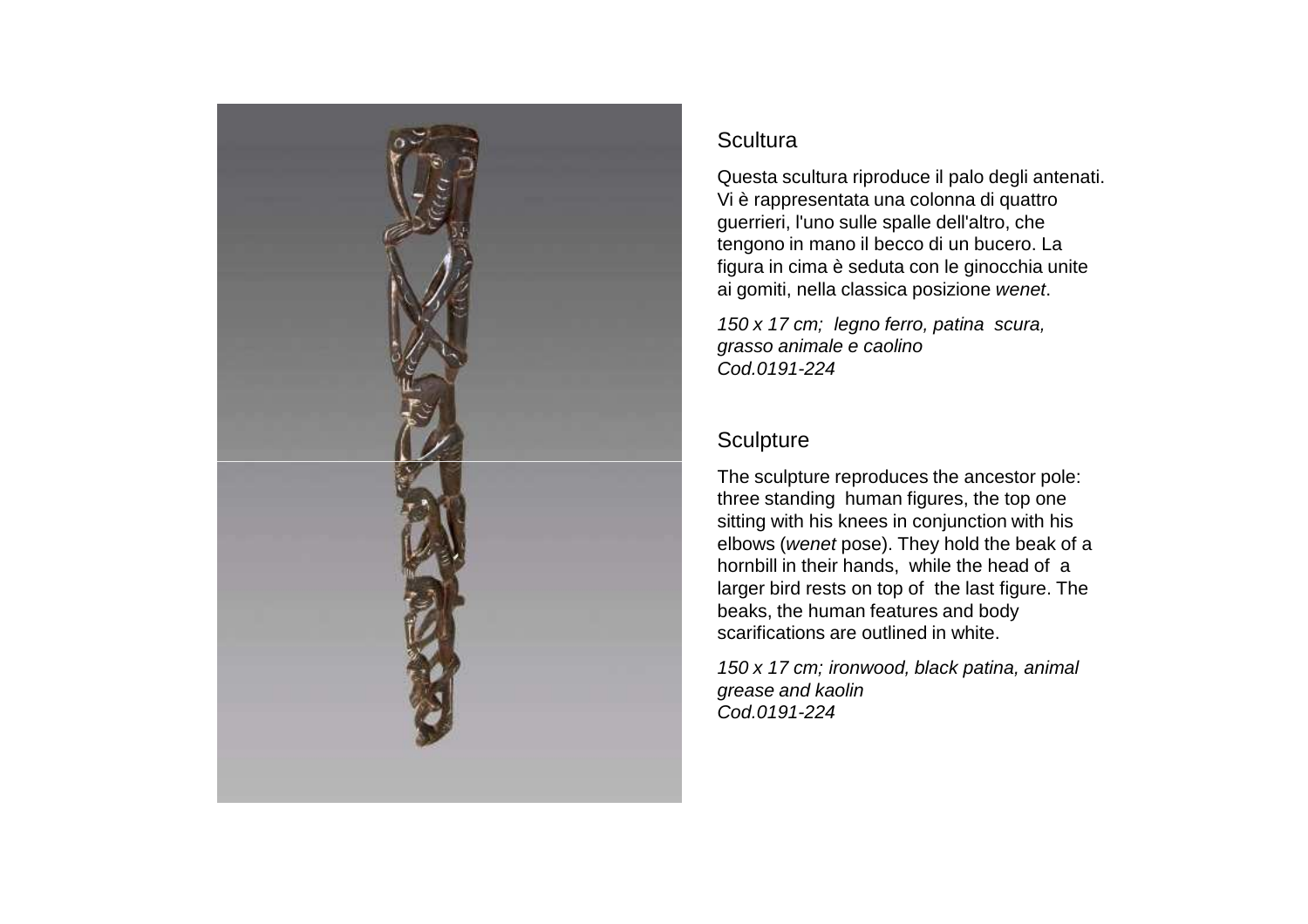

Riproduzione del palo degli antenati. Quattro guerrieri si fronteggiano e l'ultimo sostiene il cemen, la proiezione fallica del palo lavorata a intarsio. Le volute sono evidenziate con polvere di caolino.

140 x 45 cm; legno ferro, patina scura, grasso animale, caolino, argilla e carboneCod.0194-225

# **Sculpture**

A reproduction of the ancestor pole: two couples of warriors stand in front of each other, while at the top a fifth human figure supports a phallic wing encasing openwork designs (cemen). The sculpture retains traces of red and white colours.

140 x 45 cm; ironwood, black patina, animal grease and kaolinCod.0194-225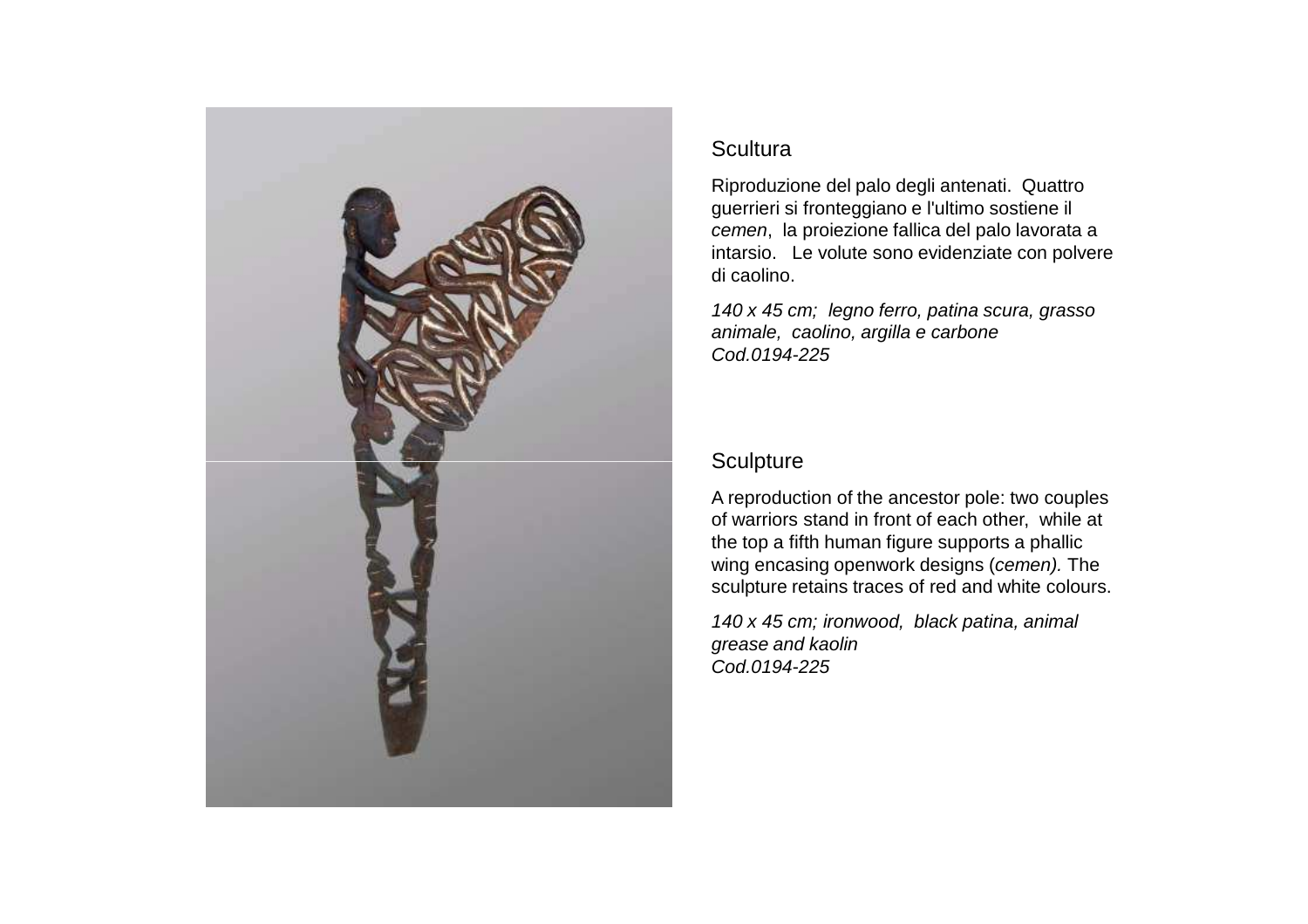

Riproduzione del palo degli antenati, nella quale i guerrieri si sostengono l'un l'altro e l'ultimo regge il becco di un bucero, l'animale totemico che rappresenta la forza e la resistenza. Presenta tracce delle decorazioni in caolino.

135 x 14 cm; legno ferro, patina naturale, caolino e argillaCod.0213-231

# **Sculpture**

This is a reproduction of the ancestor pole: the warriors in a double column support each other and the topmost one holds the beak of a hornbill, the totemic animal symbolizing strength and endurance. The carving retains traces of white.

135 x 14 cm; ironwood, black patina, animal grease and kaolinCod.0213-231